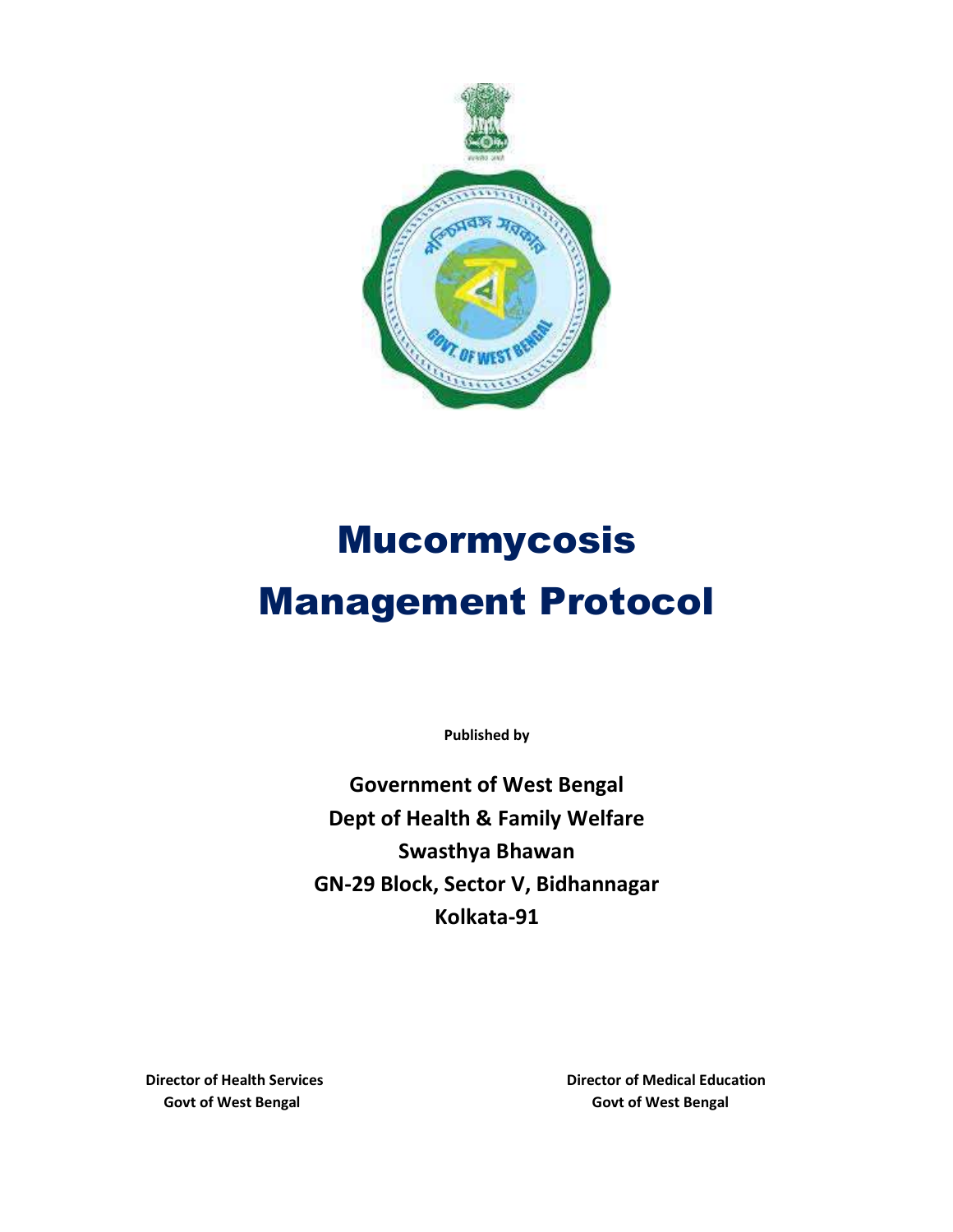## Mucormycosis Management Protocol

## A. INTRODUCTION:

Mucormycosis is a disease caused by fungus of Mucorales species. These fungi are present in the environment in soil or decaying organic matter.

In COVID 19 a three pronged assault make the patients susceptible:

- COVID19 : immune dysregulation, ciliary dysfunction thrombo-inflammation
- Hyperglycemia : polymorphonuclear neutrophils (PMN) dysfunction, impaired chemotaxis and intracellular killing
- Corticosteroid : impairment in the neutrophil migration, ingestion, and phagolysosome fusion. Also exacerbates hyperglycemia.

## B. PRESENTATION:

- Rhino-orbito-cerebral mucormycosis (ROCM)
- Gastrointestinal
- Cutaneous

• Pulmonary

• Disseminated

## C. RISK FACTORS-

- a) Hyperglycemia in undiagnosed or uncontrolled diabetic.
- b) Ketoacidosis
- c) Corticosteroid and anti-IL-6-directed strategies in COVID patients
- d) Cancer or post-transplant patient
- e) Neutropenia, on chemotherapy
- f) Patients on Immunomodulators
- g) Voriconazole therapy

## D. HOW TO SUSPECT:

Classical hallmark of mucormycosis is rapid onset of tissue necrosis with and without fever, associated with features of involvement of blood vessels and thrombosis.

## RHINOCEREBRAL MUCORMYCOSIS

- 1. Black discoloration in patches over the skin of the nose
- 2. Necrotic skin lesions(eschar)
- 3. Black coloured discharge from the nose.
- 4. Nasal ulcers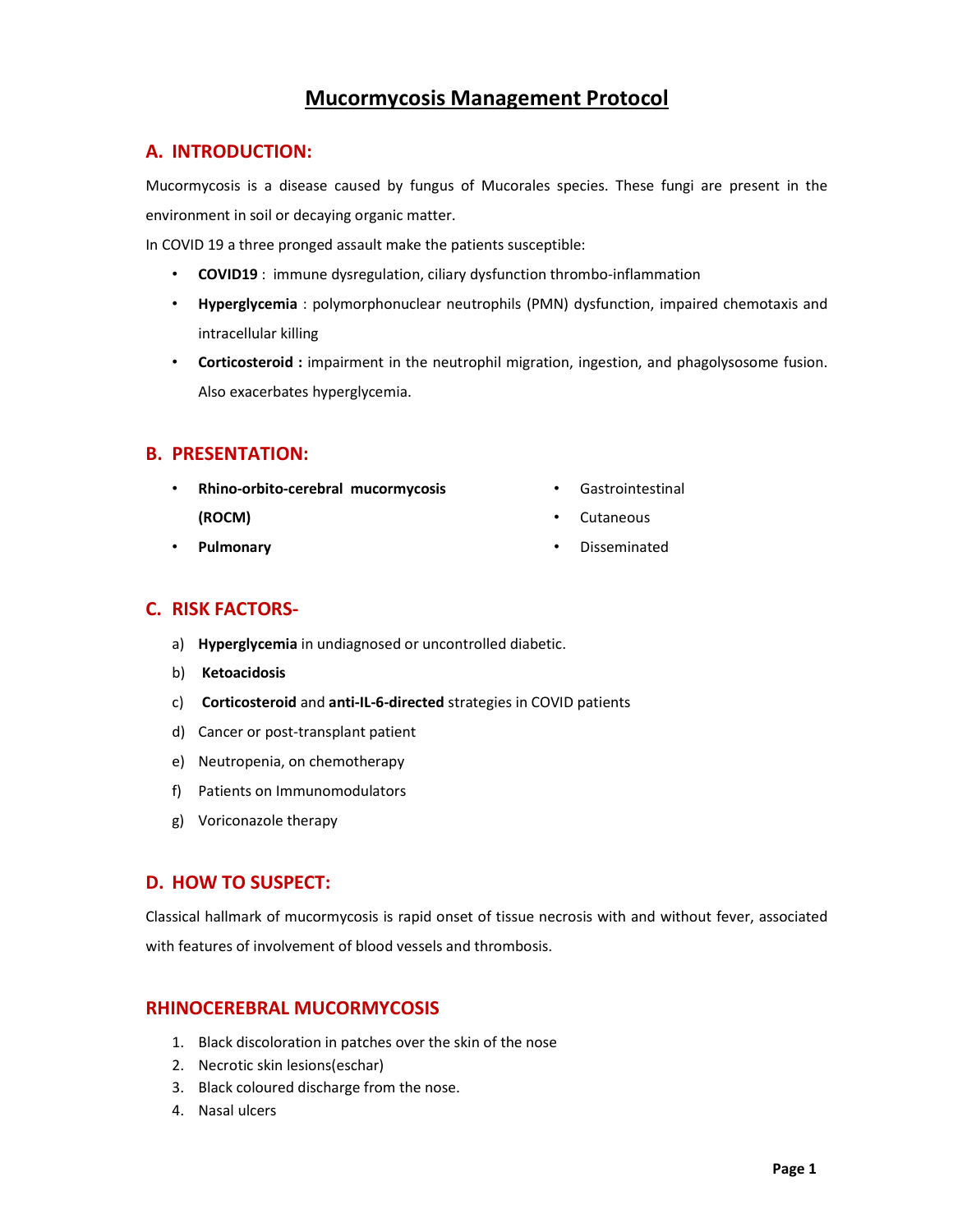- 5. Persistently stuffy nose on one side particularly
- 6. Facial swelling
- 7. Vision impairment associated with eye swelling, restricted eye movements.
- 8. Sinus infection
- 9. Non remitting febrile illness in association with any of the above symptoms should make one think about the possibility of Mucormycosis.

## PULMONARY MUCORMYCOSIS

Non-specific including fever, cough, chest pain, and dyspnoea. At times, cavitation and/or haemoptysis.

## E. DIAGNOSIS

#### Clinical examination is the key.

Presence of black crusts/discoloration over turbinates or palate or facial skin are quite diagnostic.

Simple tests like pupillary reaction, ocular motility, sinus tenderness and palatal examination should be a part of routine physical evaluation of a COVID-19 patient.

Fungal culture & staining can help but they take time & the treatment must start on an urgent pace even empirically to begin with when the clinical suspicion is strong.

Once clinically suspected:

1) Routine laboratory tests: CBC, ESR, FBS, PPBS, HbA1C, LFT, KFT with electrolytes, Viral markers (HIV/HBV/HCV)

#### 2) Diagnostic procedures

- a) RCOM- Diagnostic nasal endoscopy
- b) Pulmonary- Broncho-alveolar lavage (BAL), Mini BAL, non-bronchoscopic lavage, transbronchial biopsy,

CT guided biopsy from lung

#### 3) Imaging:

RCOM: CECT Nose and PNS, CEMRI Brain Orbit and Face

Pulmonary: Chest X-ray and/ or HRCT

4) KOH staining & microscopy : Direct microscopy using fluorescent brightener and histopathology with special stains (e.g. PAS and GMS): non-septate/pauci-septate.

- 5) Histopathology :. haemorrhagic infarction, coagulation necrosis, angioinvasion
- 6) Fungal culture : Routine media at 30°C and 37°C

Typical findings: cotton white or greyish black colony

7) Repeated negative galactomannan & beta-D-glucan tests- if facility available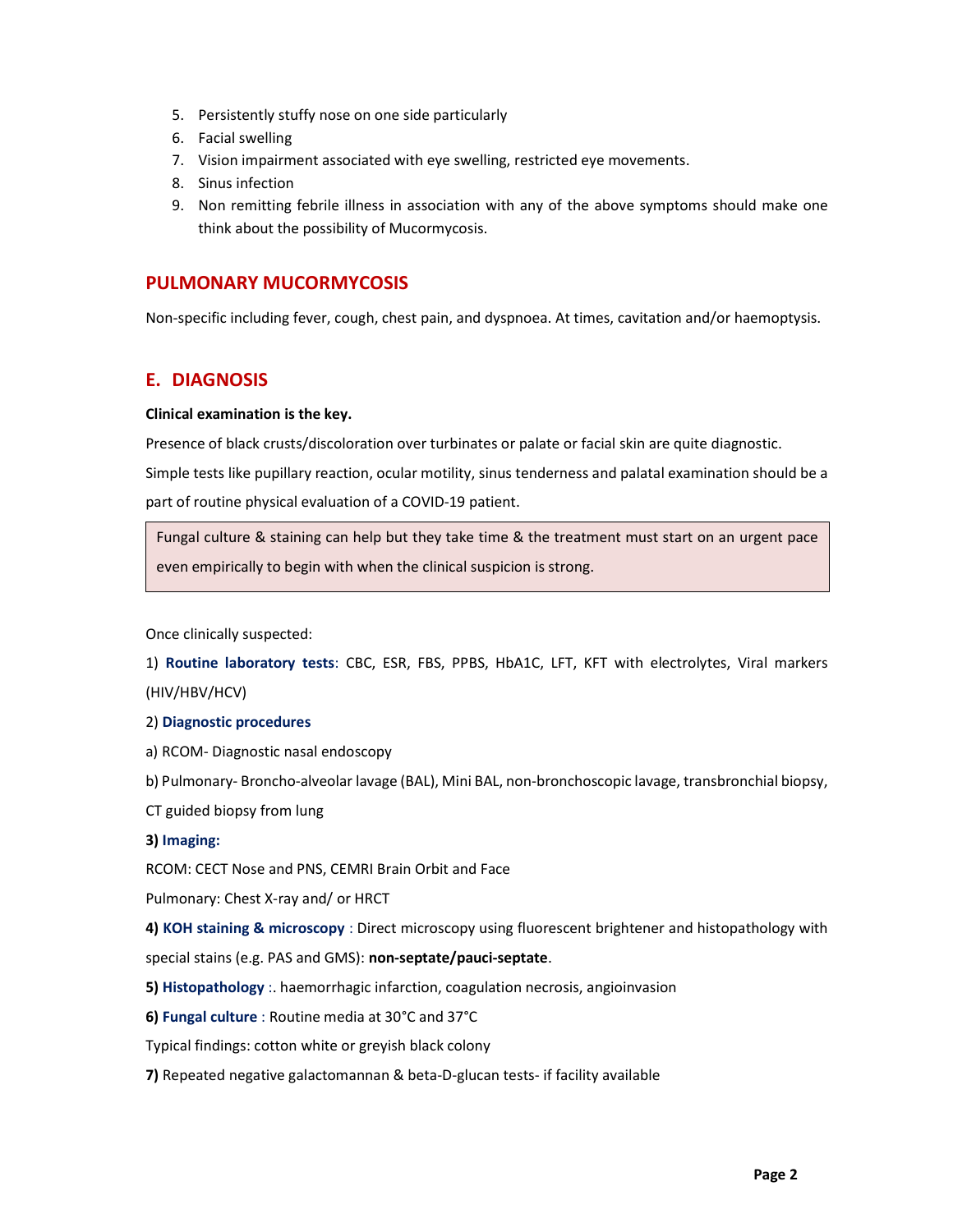## Sample collection and transportation:

| <b>Test</b>              | Sample to be collected in | <b>To diagnose</b>          |  |  |  |
|--------------------------|---------------------------|-----------------------------|--|--|--|
| (all endoscope assisted) |                           |                             |  |  |  |
| <b>KOH</b>               | Saline                    | Presence of Fungi           |  |  |  |
| <b>Fungal Culture</b>    | Saline                    | Type of Fungi               |  |  |  |
| Histopathology           | 10% Formalin              | lesions/<br>Fungus/<br>Bony |  |  |  |
|                          |                           | Malignancy                  |  |  |  |

- Specimens should be collected aseptically in sterile containers and transported to the laboratory within 2 hours
- Avoid sending swabs if pus or sterile body fluid can be aspirated or when tissue can be obtained. Swabs may give false negative reports
- Never use dry swabs to collect specimen

## F. MANAGEMENT

- Strict control of blood sugar levels.
- Treat Diabetic ketoacidosis, if present
- Reduce steroids (if patient is still on) with aim to discontinue rapidly
- Antibiotics only if there is evidence of superadded infection.

• Surgical debridement: Extensive, to remove all necrotic material. Early extensive debridement of all the structures involved with disease is essential otherwise the disease will progress and may ultimately prove fatal. Images from the MRI scans help defining extent of the surgery but a fresh ooze from normal tissues in all directions of disease involvement at time of debridement is the goal. This may lead to extensive disfigurement, but one needs to remember that life is more important.

## MEDICAL MANAGEMENT

#### ANTIFUNGAL THERAPY:

#### Available preparations with dose and duration:

- 1. Amphotericin B deoxycholate (D-AmB)- 1.0-1.5 mg/kg/day for 3-6 weeks
- 2. Inj. Amphotericin B Lipid Complex (ABLC- 5mg/kg/day for 3-6 weeks
- 3. Liposomal amphotericin B (L-AmB) 5-10mg/kg/day for 3-6 weeks

#### Which preparation to use when:

Routinely use D-AmB. Avoid it in case of pre-existing severe renal failure or if creatinine clearance less than 30 ml/minute. Use ABLC/L-AmB in those situations.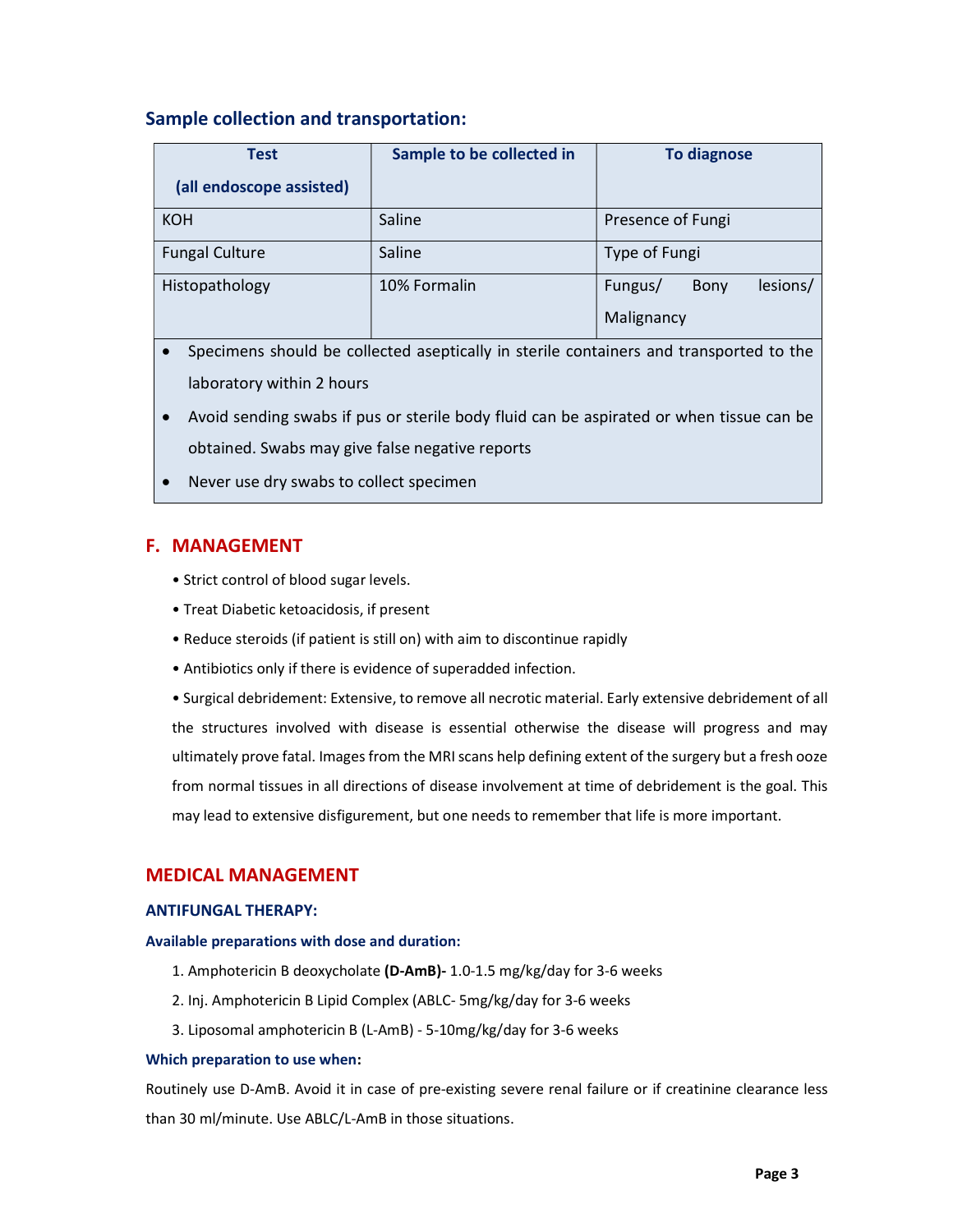ABLC to be used preferably for pulmonary mucormycosis.

L -AmB to be used preferably for CNS involvement.

## GENERAL INSTRUCTIONS:

Maintain adequate hydration. Monitor renal function and serum potassium on alternate days or daily if necessary. Supplement potassium if required. Maintain monitoring chart.

#### Instructions for use for each preparation:

#### Amphotericin B deoxycholate (D-AmB)

- Consider giving one litre of normal saline solution with 20mEq of potassium chloride (1 amp KCl) over two hours before each controlled infusion of amphotericin B.
- Reconstitute each vial (50 mg) with 10 ml water for injection and shake immediately to produce a 5mg/ml colloidal solution.
- Dilute further in 500 ml of 5% dextrose to a concentration of 100 micrograms/ml.
- Infuse over 2-4 hours or longer if not tolerated (initial test dose 10 ml i.e. 1mg over 20-30 minutes).
- Begin infusion immediately after dilution and protect from light (cover with black sheet).
- It is incompatible with sodium chloride solution. Flush existing intravenous line with glucose 5% or use separate line.

#### ABLC

- Allow suspension to reach room temperature, shake gently to ensure no yellow settlement.
- Withdraw requisite dose (using 17 to 19 gauge needle) into one or more 20 ml syringes.
- Replace needle with a 5 micron filter needle provided (fresh needle for each syringe) and dilute to a concentration of 1 mg/ml (2 mg/ml can be used in fluid restriction and in children).
- Preferably give via an infusion pump at a rate of 2.5 mg/kg/hour (initial test dose of 1 mg given over 15 minutes).
- An inline filter (pore size no less than 15 microns) may be used.
- Do not use sodium chloride or other electrolyte solutions, flush existing intravenous line with 5% dextrose or use separate line.